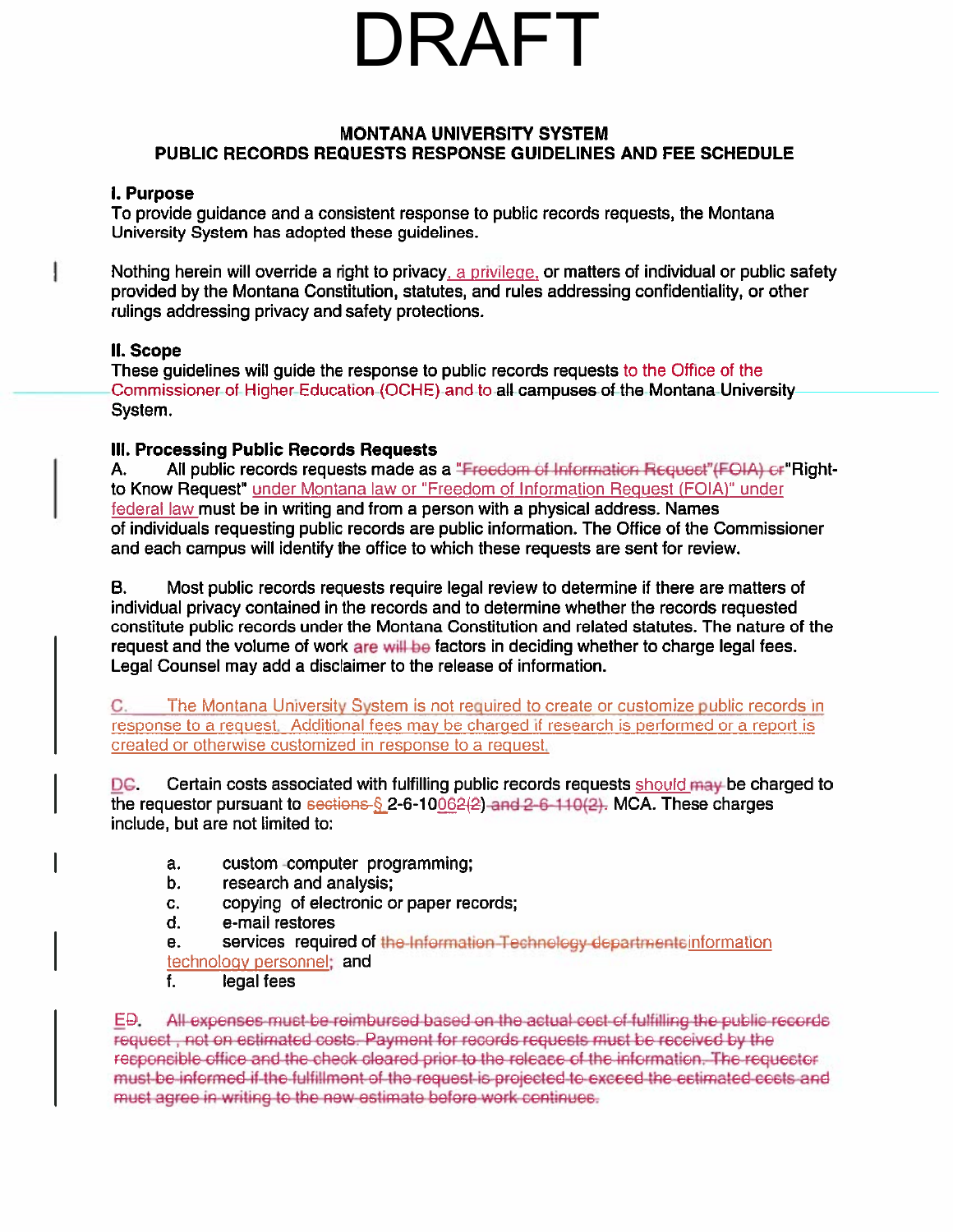### DRAFT

Any reques<sup>t</sup> that is estimated to cost \$25.00 or more shall be paid prior to beginning the work on the request. Any estimate must be paid in full and if the actual charges are less than estimated, <sup>a</sup> refund will be provided to the requester.

Any reques<sup>t</sup> that is less than \$25.00 must be reimbursed based on the actual cost of fulfilling the request, not on the estimated cost.

Payment for records requests must be received by the responsible office prior to the release of the information. The requestor must be informed if the fulfillment of the reques<sup>t</sup> is projected to exceed the estimated costs and must agree in writing to the new estimate before work continues.

Additional requests will not be honored until all delinquent fees are received.

#### IV. Protection of Records

 $\mathbf{I}$ 

OCHE and the campuses must maintain the integrity of original records. If requested records might be altered, stolen, or are irreplaceable, staff must supervise (no fee associated) the examination and copying of the records by the requestor.

#### V. Protection of Privacy and Safety

OCHE and the campuses will provide access to and/or copying of unprotected Department records. Records and materials that are constitutionally protected from disclosure are not available to the public (2-6-1002), MCA as well as safety and security records,  $2-6-1003$ , MCA.). In cases where there is an individual privacy interest that clearly exceeds the merits of public disclosure, including legitimate trade secrets (30-14-402(4), MCA), records and materials subject to <sup>a</sup> legal privilege and matters related to individual or public safety, the records containing this information will not be disclosed or will be redacted to remove the protected information.

VI. Covered Charges and Actual Costs

Attachment A contains the fee schedule for public records requests.

VII. Cross-Reference Guide

Title 2, Chapter 6, MCA.

Montana Constitution, Article II, Sections 9 and 10.

30-14-402(4), MCA.